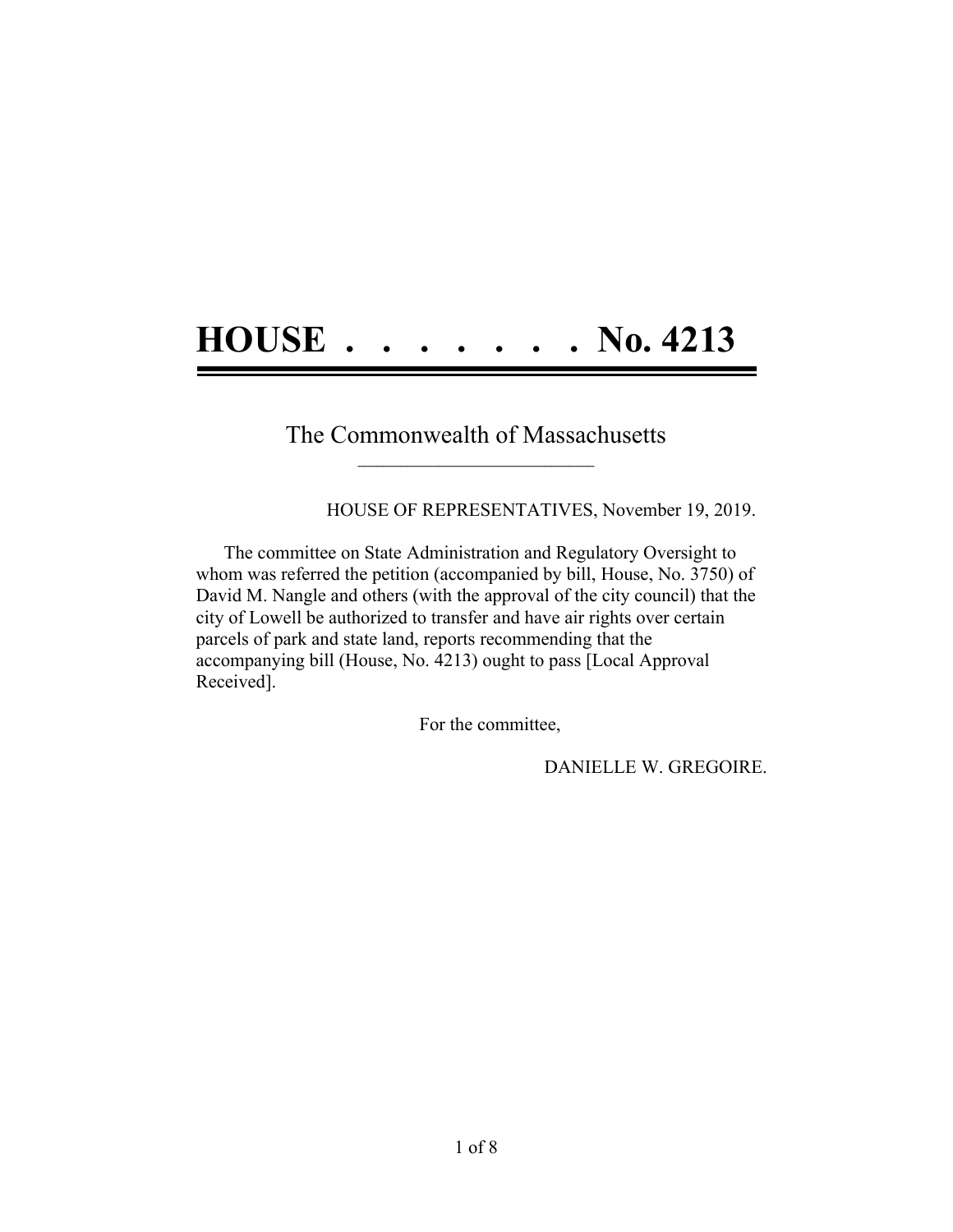## The Commonwealth of Massachusetts

**In the One Hundred and Ninety-First General Court (2019-2020) \_\_\_\_\_\_\_\_\_\_\_\_\_\_\_**

**\_\_\_\_\_\_\_\_\_\_\_\_\_\_\_**

An Act authorizing the city of Lowell to transfer and have air rights over certain parcels of park and state land.

Be it enacted by the Senate and House of Representatives in General Court assembled, and by the authority *of the same, as follows:*

| $\mathbf{1}$ | SECTION 1. Notwithstanding any general or special law to the contrary, the city of                 |
|--------------|----------------------------------------------------------------------------------------------------|
| 2            | Lowell may transfer from the care and custody of the Board of Parks certain air rights over and    |
| 3            | above the following parcels of land currently used for park, open space, or recreational purposes, |
| 4            | to the care and custody of the Lowell School Department for the construction of pedestrian         |
| 5            | bridges for a new high school. The dimensional boundaries over which the air rights are located    |
| 6            | is as follows:                                                                                     |
| 7            | Lucy Larcom Park, located between the Merrimack Canal and Anne Street,<br>(i)                      |
| $8\,$        | Lowell, approximately shown on Plan 1176-17 as Parcel No. 5, being part of land described in       |
| 9            | the deed at $450-431$ (Lowell Copies $46-138$ ).                                                   |
| 10           | SECTION 2. Notwithstanding sections 32 to 37 of chapter 7C of the General Laws or                  |
| 11           | any general or special law to the contrary, the commissioner of capital asset management and       |
| 12           | maintenance, in consultation with the commissioner of conservation and recreation, may grant or    |
| 13           | release such real property interests owned by the commonwealth as may be necessary to permit       |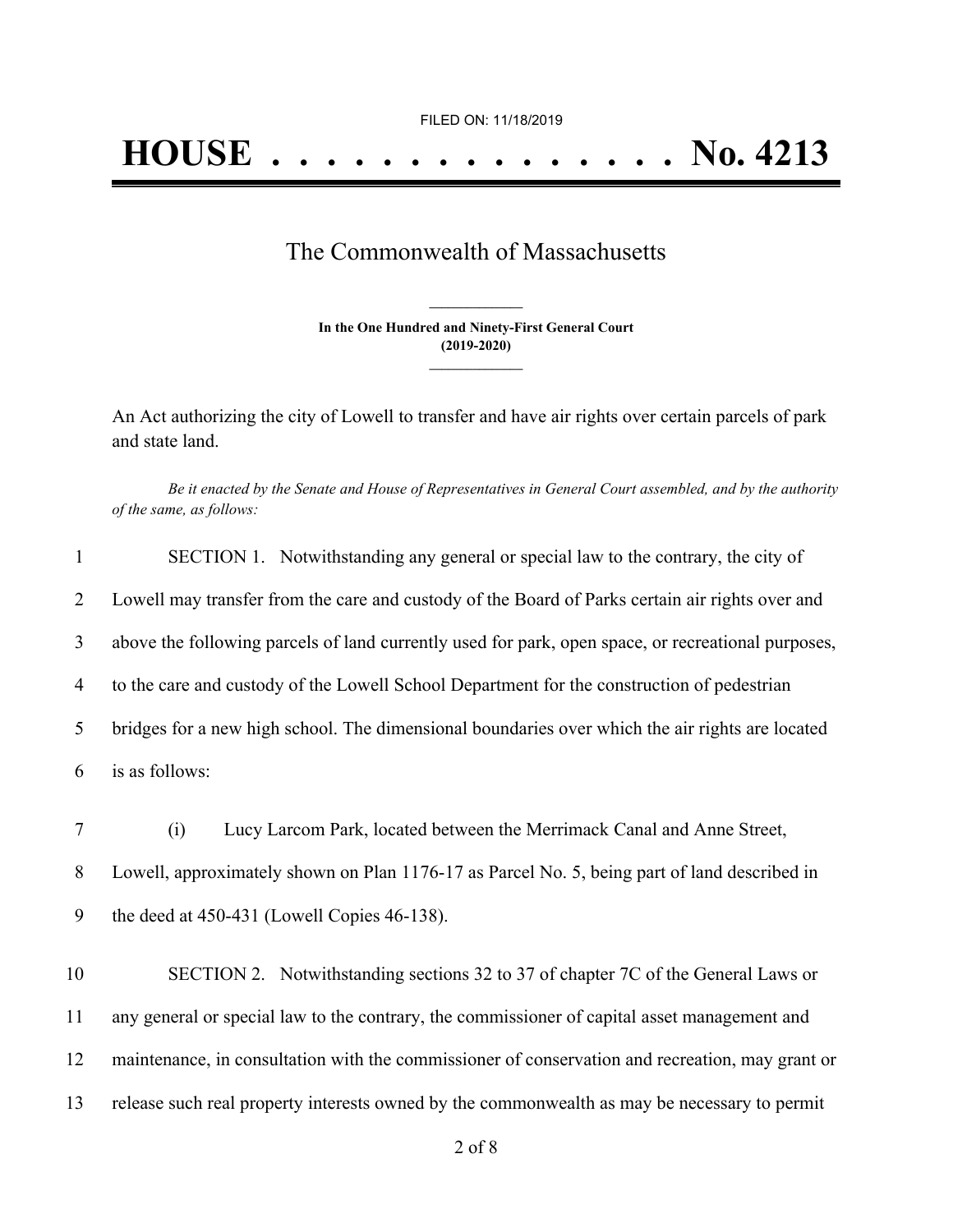| 14 | the City of Lowell to acquire rights over and above the following artificial waterway for the    |
|----|--------------------------------------------------------------------------------------------------|
| 15 | purpose of constructing, renovating, repairing and maintaining pedestrian bridges under the care |
| 16 | and control of the Lowell School Department for a new high school, subject to such additional    |
| 17 | terms and conditions as the commissioner of capital asset management and maintenance, in         |
| 18 | consultation with the commissioner of conservation and recreation, may prescribe. The            |
| 19 | commonwealth's interests in land are under the care, custody and control of the department of    |
| 20 | conservation and recreation and presently held for conservation and recreation purposes. The     |
| 21 | dimensional boundaries over which the air rights are located are described as follows:           |
| 22 | North Pedestrian Bridge Easement: a certain parcel of dimensional air space<br>(i)               |
| 23 | located in the Commonwealth of Massachusetts, Middlesex (North) County, City of Lowell, and      |
| 24 | being described as follows:                                                                      |
| 25 | Beginning at the remote point of beginning, a drill hole having a Mass. State Plane              |
| 26 | Coordinate of N: 3,061,322.2729, E: 707,243.2862;                                                |
| 27 | Thence N69°20'37"W, a distance of 31.11 feet to a point;                                         |
| 28 | Thence N87°41'15"W, a distance of 22.87 feet to a point;                                         |
| 29 | Thence $S32^{\circ}39'17''W$ , a distance of 81.90 feet to a point;                              |
| 30 | Thence N57°01'17"W, a distance of 36.59 feet to a point;                                         |
| 31 | Thence S33°08'37"W, a distance of 19.61 feet to a point on the northerly sideline of             |
| 32 | French Street;                                                                                   |
| 33 | Thence S33°08'10"W, a distance of 83.65 feet to a point on the southerly sideline of             |

Father Morrissette Boulevard;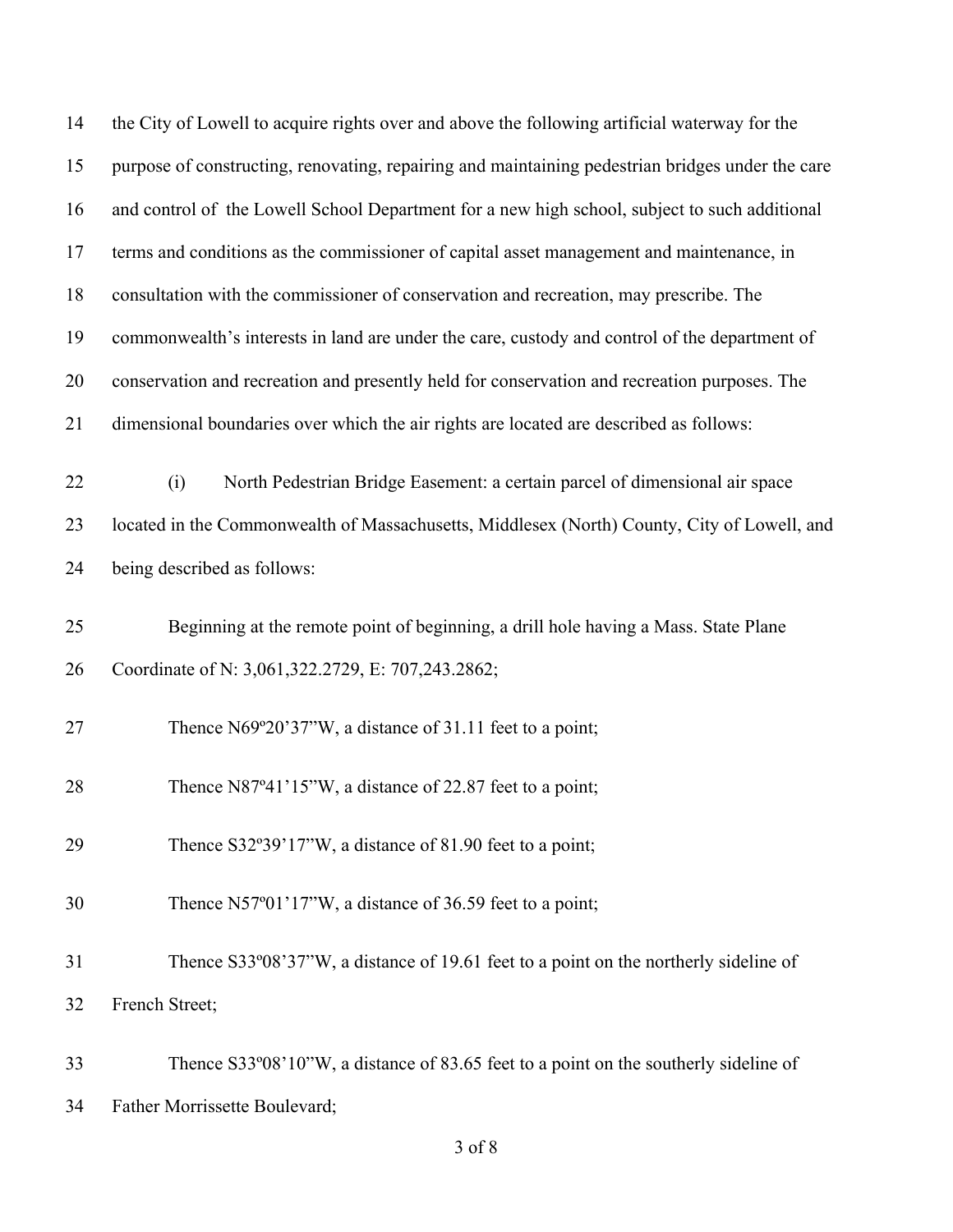| 35 | Thence S33°08'37"W, a distance of 153.71 feet to a point of beginning having a Mass.        |
|----|---------------------------------------------------------------------------------------------|
| 36 | State Plane Coordinate N:3,061,069.9631, E:706,975.9523;                                    |
| 37 | Thence S59°17'44"E, a distance of 145.84 feet to a point on the easterly sideline of        |
| 38 | former Anne Street as it is now discontinued, having a Mass. State Plane Coordinate         |
| 39 | N:3,060,995.4937, E:707,101.3508;                                                           |
| 40 | Thence S32°59'47"W, a distance of 40.03 feet along the easterly line of said street to a    |
| 41 | point having a Mass. State Plane Coordinate N:3,060,961.9187, E:707,079.5500;               |
| 42 | Thence N59°17'44"W, a distance of 145.95 feet to a point having a Mass. State Plane         |
| 43 | Coordinate N: 3,061,036.4406, E: 706,954.0629;                                              |
| 44 | Thence N33°08'37"E, a distance of 40.04 feet to the point of beginning;                     |
| 45 | And located between the elevations of 34.00 and 74.00 North American Datum                  |
| 46 | (NAVD88).                                                                                   |
| 47 | The above described parcel of dimensional air space containing $5,836 +$ /- square feet.    |
| 48 | South Pedestrian Bridge Easement: a certain parcel of dimensional air space<br>(ii)         |
| 49 | located in the Commonwealth of Massachusetts, Middlesex (North) County, City of Lowell, and |
| 50 | being described as follows:                                                                 |
| 51 | Beginning at the remote point of beginning, a drill hole having a Mass. State Plane         |
| 52 | Coordinate of N: 3,061,322.2729, E: 707,243.2862;                                           |
| 53 | Thence N69°20'37"W, a distance of 31.11 feet to a point;                                    |
| 54 | Thence N87°41'15"W, a distance of 22.87 Feet to a point;                                    |

of 8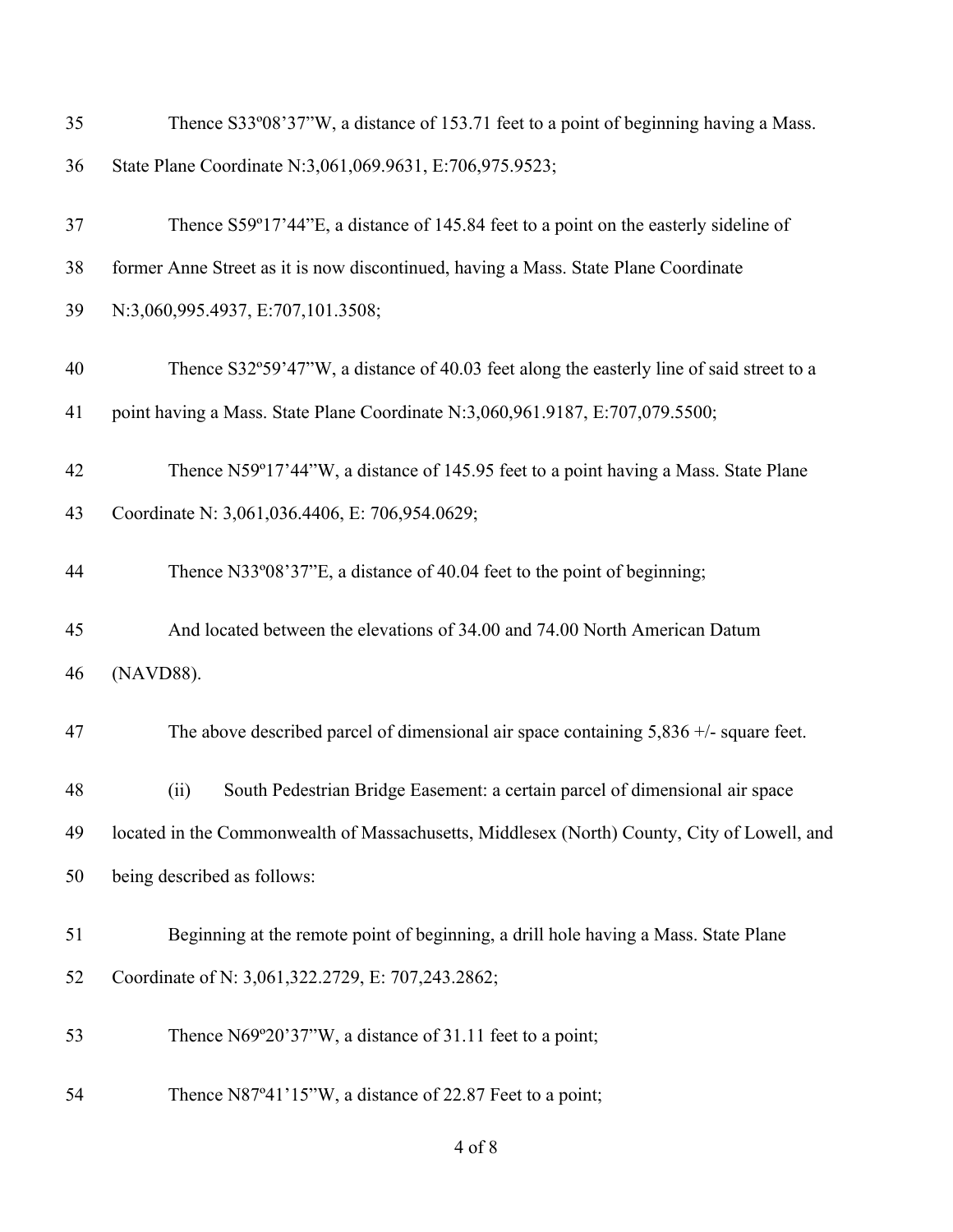| 55 | Thence S32°39'17"W, a distance of 81.90 Feet to a point;                                 |
|----|------------------------------------------------------------------------------------------|
| 56 | Thence N57°01'17"W, a distance of 36.59 feet to a point;                                 |
| 57 | Thence S33°08'37"W, a distance of 19.61 feet to a point on the northerly sideline of     |
| 58 | French Street;                                                                           |
| 59 | Thence S33°08'10"W, a distance of 83.65 feet to a point on the southerly sideline of     |
| 60 | Father Morrissette Boulevard;                                                            |
| 61 | Thence S33°08'37"W, a distance of 287.77 feet to a point of beginning having a Mass.     |
| 62 | State Plan Coordinate N:3,060,957.7136, E:706,902.6561;                                  |
| 63 | Thence S57°00'13"E, a distance of 146.07 feet to a point on the easterly sideline of     |
| 64 | former Anne Street as it is now discontinued having a Mass. State Plane Coordinate       |
| 65 | N:3,060,878.1651, E:707,025.1674;                                                        |
| 66 | Thence S32°59'47"W, a distance of 40.00 feet along the easterly line of said street to a |
| 67 | point having a Mass. State Plane Coordinate N: 3,060,844.6168, E: 707,003.3840;          |
| 68 | Thence N57°00'13"W, a distance of 146.17 feet to a point having a Mass. State Plane      |
| 69 | Coordinate N: 3,060,924.2214, E: 706,880.7865;                                           |
| 70 | Thence N33°08'37"E, a distance of 40.00 feet to the point of beginning;                  |
| 71 | And located between the elevations of 34.00 and 74.00 North American Datum               |
| 72 | (NAVD88).                                                                                |
| 73 | The above described parcel of dimensional air space containing $5,845 +$ /- square feet. |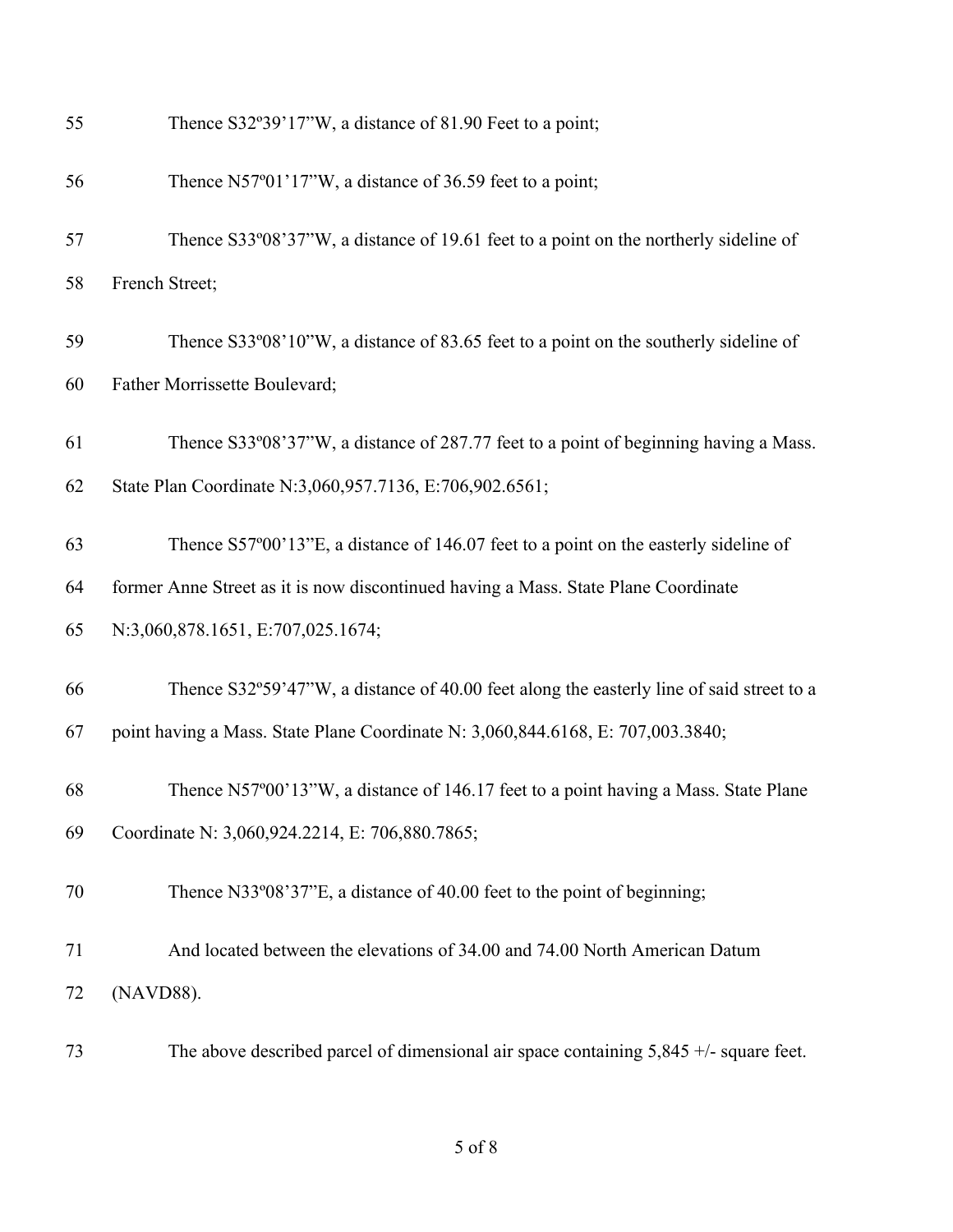The rights of the Commonwealth are described in an order of taking recorded in the Middlesex North district registry of deeds in book 3830, page 70. The exact boundaries shall be determined by the commissioner of capital asset management and maintenance, in consultation with the commissioner of conservation and recreation, after completion of a final survey.

 SECTION 3. An independent appraisal of the fair market value and value in use of the rights described in section 2 shall be prepared in accordance with the usual and customary professional appraisal practices by a qualified appraiser commissioned by the commissioner of capital asset management and maintenance. Consideration for the rights granted or released shall be the full and fair market value or the value in proposed use, whichever is greater, as determined by the commissioner of capital asset management and maintenance and calculated with regard to its full development potential as assembled with other lands owned or otherwise controlled by the grantee. The commissioner of capital asset management and maintenance shall submit any appraisals to the inspector general for review and comment. The inspector general shall review and approve any such appraisals and the review shall include an examination of the methodology utilized for the appraisals. The inspector general shall prepare a report of such review and file the report with the commissioner of capital asset management and maintenance for submission by the commissioner to the house and senate committees on ways and means and the joint committee on state administration and regulatory oversight. The commissioner shall submit copies of any appraisals and the inspector general's review and approval and comments, if any, to the house and senate committees on ways and means and the joint committee on state administration and regulatory oversight at least 15 days prior to the execution of any documents effecting the transfers authorized in said section 1.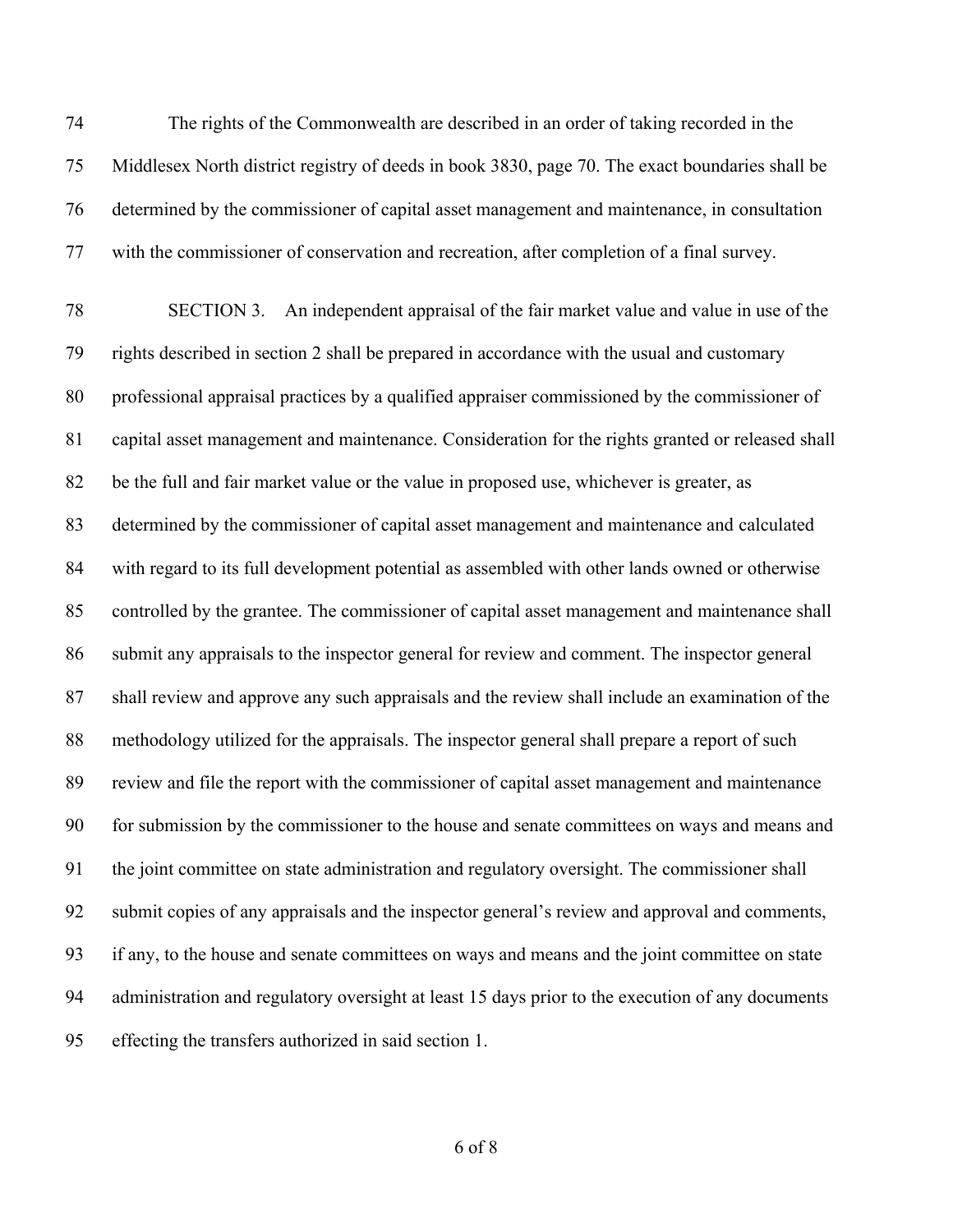SECTION 4. As consideration for the grant of easement authorized in section 1, the city of Lowell shall transfer to the department of conservation and recreation land, an interest in land or funding for the acquisition of land or an interest therein equal to or greater than the resource value of the land described in said section 2 and the highest appraised value as determined under section 3. The fair market value of any land or interest in land proposed to be conveyed by the city to the department shall be included within the appraisal prepared under said section 3. The land, interest in land or funding for the acquisition of land or an interest therein shall be subject to the approval of the department of conservation and recreation and any land or interest in land, whether conveyed by the city or acquired by the department, shall be permanently held and managed for conservation and recreation purposes by the department. If the appraised value of any land or interests in land transferred to the department is greater than the appraised value of the interests in land described in said section 2, the commonwealth shall have no obligation to pay the difference to the grantee. All payments paid to the commonwealth as a result of the conveyances or grants authorized in this act shall be deposited in the Conservation Trust established in section 1 of chapter 132A of the General Laws.

111 SECTION 5. The city of Lowell shall assume all costs associated with engineering, surveys, appraisals, deed preparation and other expenses deemed necessary by the commissioner of capital asset management and maintenance to execute the grant or release authorized in section 2.

115 SECTION 6. No instrument executed by the commissioner of capital asset management and maintenance pursuant to this act shall be valid unless it provides that the grants or releases authorized in section 2 shall be used solely for the purposes described in section 2. The instrument authorized pursuant to said section 2 shall include a reversionary clause that stipulates

of 8